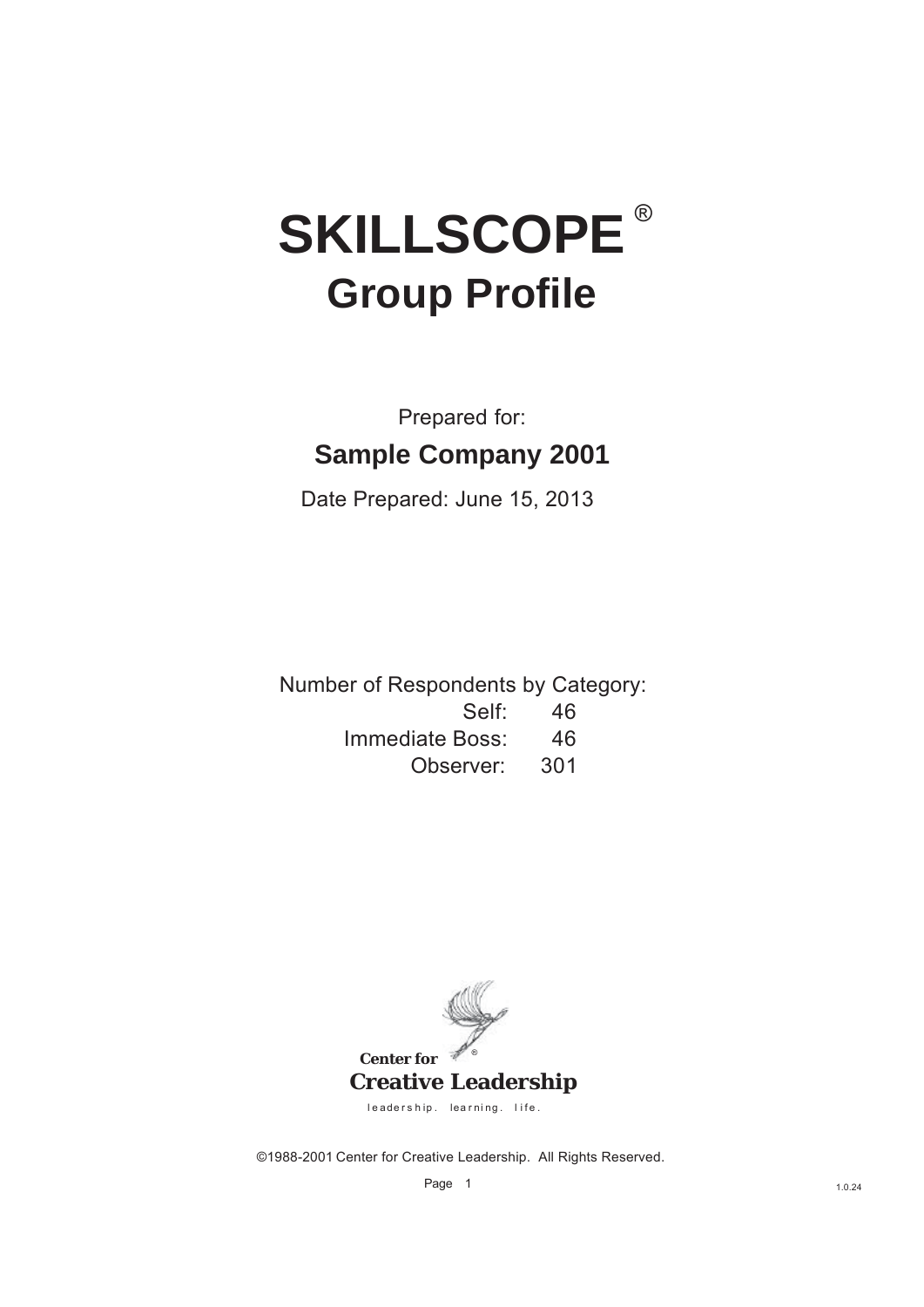#### **Purpose**

The aggregate data summary on the SKILLSCOPE Group Profile can help the members of a group to:

- **•** Identify and understand their collective strengths and development needs
- Begin open discussions about the impact of these strengths and development needs in their industry by giving group members a common language about skill areas **·**
- Rank the importance these skill areas hold within the organization **·**
- Analyze and inform organizational training/learning needs **·**
- Provide a normative base against which individual members can compare their own scores **·**

#### **Overview Skill Cluster Analysis**

#### **Importance to Job**

Each person who completed a SKILLSCOPE survey was asked: "Of the following 15 skill clusters, please *choose 5 that are most important to the success of the participant's current job."* Page 4 shows a bar graph of the responses of all raters comparing the "Self" responses in your group to the responses of the "Observer" and "Immediate Boss" rater groups.

#### **Importance to Job - Top 5**

This is the same data from the bar graph on page 4 displayed numerically. In addition, the top five highest scores as rated by Self, Observer and Immediate Boss, are shaded.

#### **Importance to Job - Rank Order**

This is the same data contained on page 5. The difference is that the skill clusters on page 6 are listed in rank order, from most important to least important, according to the "Observer" rater group.



Page 2

*Page 4*

*Page 5*

*Page 6*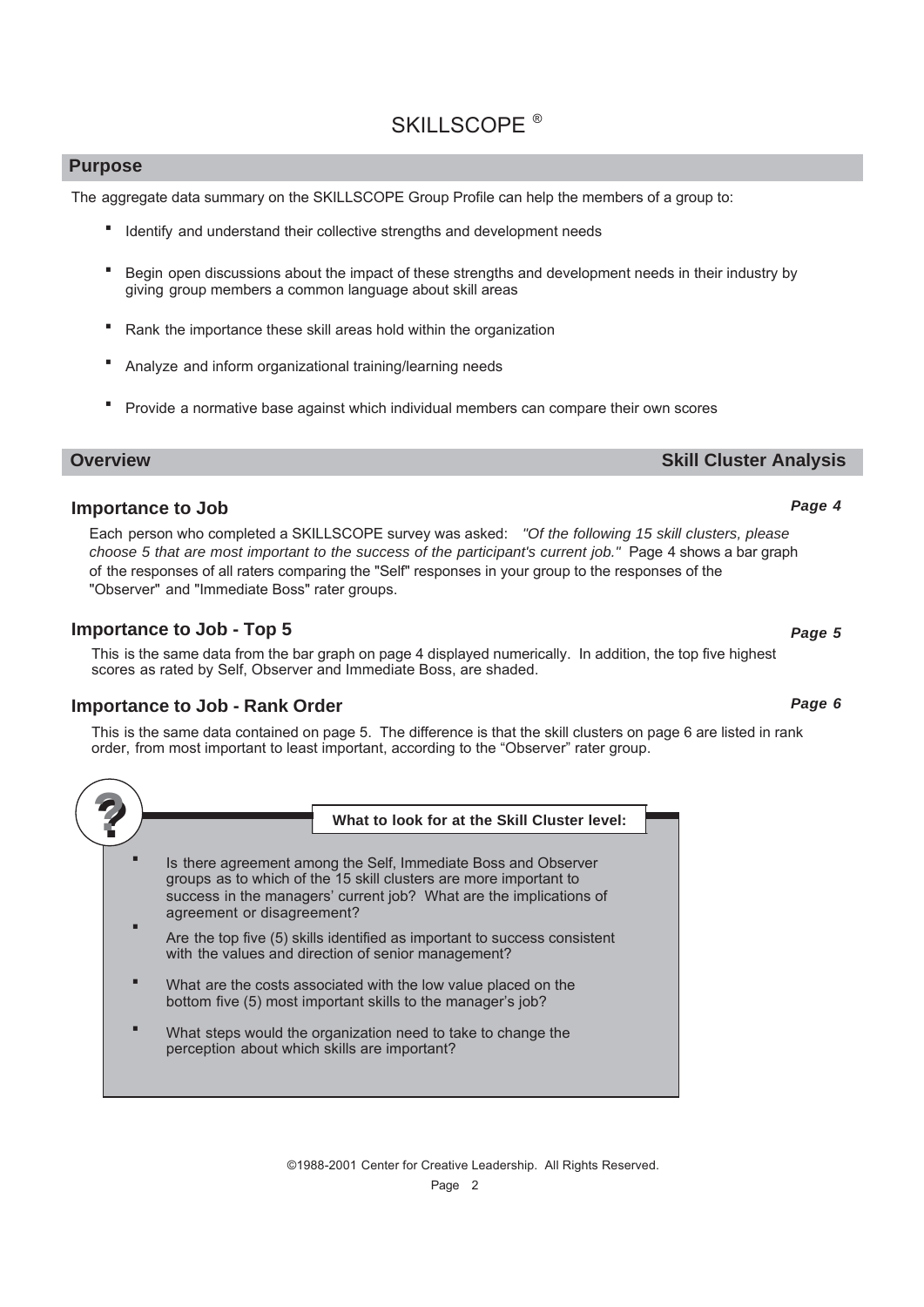#### **Detail Item Level Analysis**

*Pages 7-10*

#### **Overall Strength and Development Needs**

The data presented in the group profile up to this point has been at the skill cluster level. The remainder of the Group Report displays the responses to specific SKILLSCOPE survey items (questions). Page 7 shows the top 10 items with the highest percentage of strength as rated by "Observer". (In other words, "what do our raters think we do well?") Page 8 shows the top 10 items with the highest percentage of development needs. (What do our raters think we need to improve?) Page 9 shows strengths as rated by "Immediate Boss" and page 10 shows development needs as rated by "Immediate Boss".



#### **Good News**

The ratings from "Self" and "Observer" are compared on every item. Page 11 shows the top ten **under-rated strengths.** Page 12 shows the top ten over-rated development needs.

#### **Potential Blind Spots**

The ratings from "Self" and "Observer" are compared on every item. Page 13 shows the top ten **over-rated strengths**. Page 14 shows the top ten under-rated development needs.



#### **Raw Data**

These pages contain the data from which the skill cluster and item level analysis are drawn. The group profile lists the percentages of strengths and development needs for all 98 items. For example, if there are 20 Self scores in the group profile and 70% appears under the Strength (S) heading and 15% under the Development Need (DN) heading, then 14 of the 20 managers (participants) identified the item as a strength, 3 of the 20 managers identified it as a development need and 3 left it blank.

©1988-2001 Center for Creative Leadership. All Rights Reserved.

#### *Pages 15-21*

*Pages 11-12*

*Pages 13-14*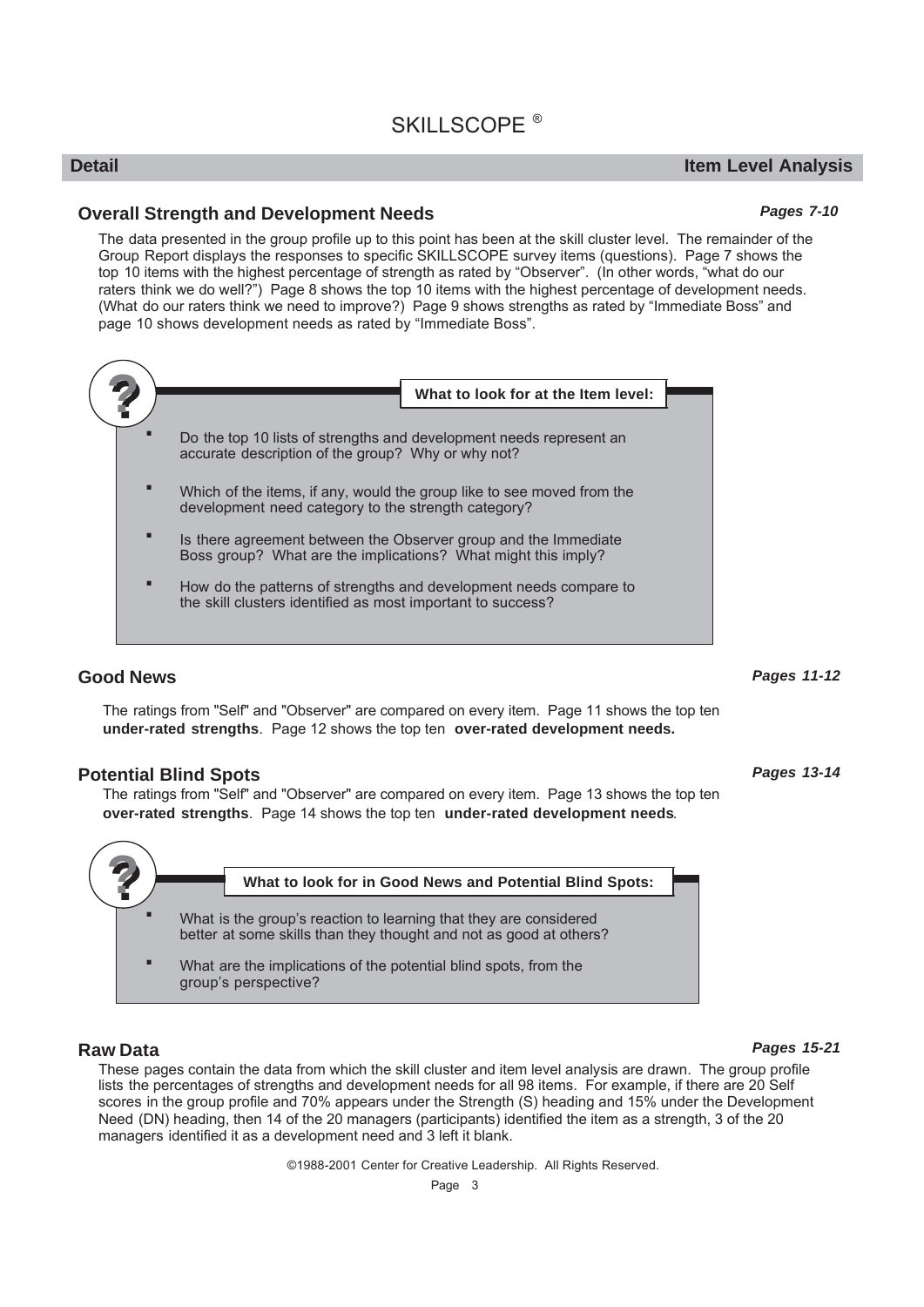

#### **Importance to Current Job**

Respondents were asked to identify the five skills most important to the participants' current job. This graph shows the percentage of Self, Immediate Boss, and Observer for each skill cluster.

- 1. Getting Information, Making Sense of It; Problem Identification
- 2. Communicating Information, Ideas
- 3. Taking Action, Making Decisions, Following Through
- 4. Risk-Taking, Innovation
- 5. Administrative/Organizational Ability
- 6. Managing Conflict; Negotiation
- 7. Relationships
- 8. Selecting, Developing, Accepting People
- 9. Influencing, Leadership, Power
- 10. Openness to Influence; Flexibility
- 11. Knowledge of Job, Business
- 12. Energy, Drive, Ambition
- 13. Time Management
- 14. Coping with Pressure, Adversity; Integrity
- 15. Self-Management, Self-Insight, Self-Development



Page 4 ©1988-2001 Center for Creative Leadership All Rights Reserved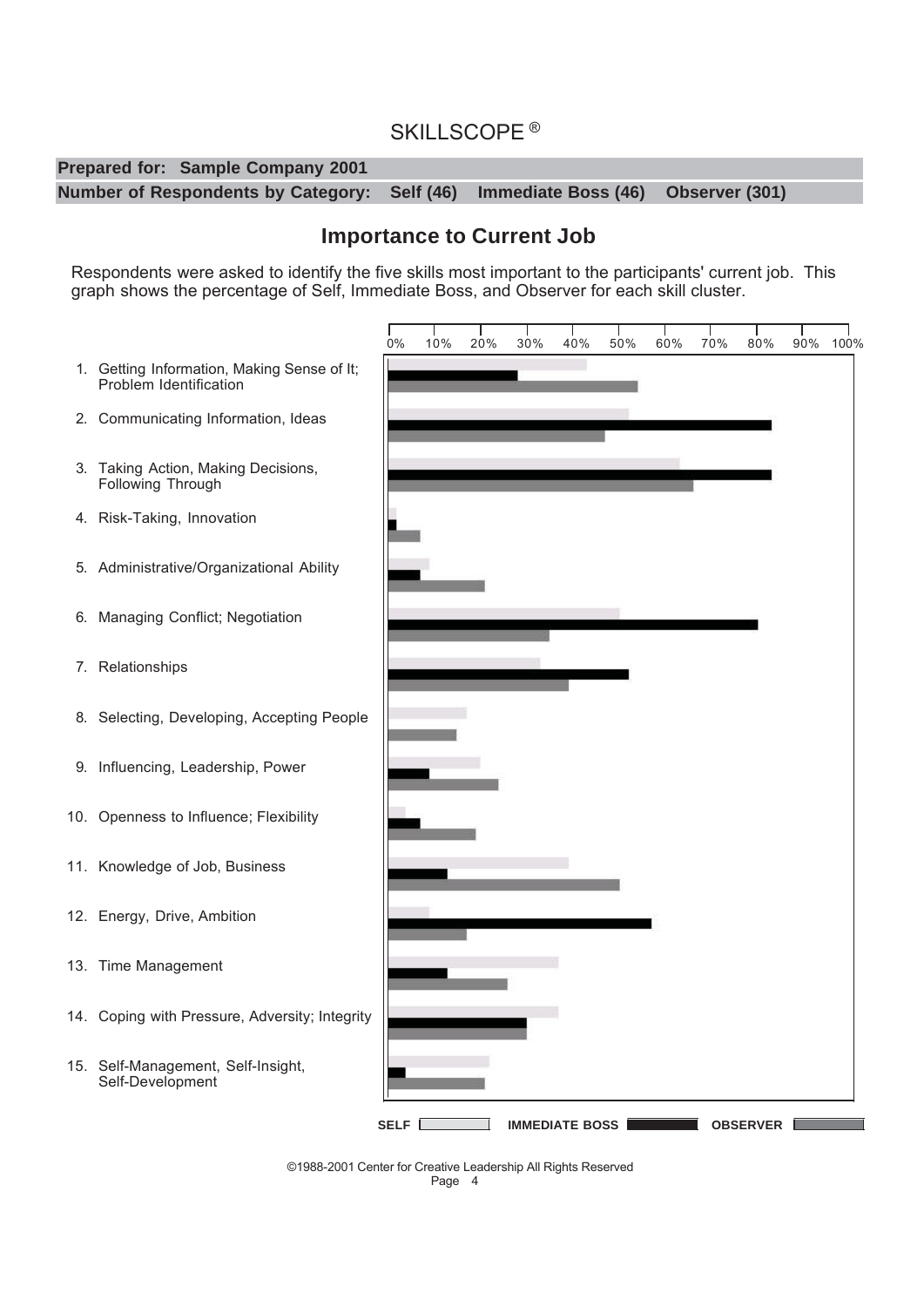| <b>Prepared for: Sample Company 2001</b>                                        |  |  |
|---------------------------------------------------------------------------------|--|--|
| Number of Respondents by Category: Self (46) Immediate Boss (46) Observer (301) |  |  |

#### **Importance to Job - Top 5**

Respondents were asked to identify the five skills most important to the participants' current job. The results below reflect the percentage of Self, Immediate Boss and Observer responses for each skill cluster. The top 5 percentages in each rater category are shaded.

|     |                                                                              |             | <b>Immediate</b> |                 |
|-----|------------------------------------------------------------------------------|-------------|------------------|-----------------|
|     |                                                                              | <b>Self</b> | <b>Boss</b>      | <b>Observer</b> |
|     | 1. Getting Information, Making Sense of It;<br><b>Problem Identification</b> | 43%         | 28%              | 54%             |
|     | 2. Communicating Information, Ideas                                          | 52%         | 83%              | 47%             |
| 3.  | Taking Action, Making Decisions,<br><b>Following Through</b>                 | 63%         | 83%              | 66%             |
|     | 4. Risk-Taking, Innovation                                                   | 2%          | 2%               | 7%              |
|     | 5. Administrative/Organizational Ability                                     | 9%          | 7%               | 21%             |
|     | 6. Managing Conflict; Negotiation                                            | 50%         | 80%              | 35%             |
|     | 7. Relationships                                                             | 33%         | 52%              | 39%             |
|     | 8. Selecting, Developing, Accepting<br>People                                | 17%         | 0%               | 15%             |
|     | 9. Influencing, Leadership, Power                                            | 20%         | 9%               | 24%             |
|     | 10. Openness to Influence; Flexibility                                       | 4%          | 7%               | 19%             |
|     | 11. Knowledge of Job, Business                                               | 39%         | 13%              | 50%             |
|     | 12. Energy, Drive, Ambition                                                  | 9%          | 57%              | 17%             |
|     | 13. Time Management                                                          | 37%         | 13%              | 26%             |
| 14. | Coping with Pressure, Adversity;<br>Integrity                                | 37%         | 30%              | 30%             |
| 15. | Self-Management, Self-Insight,<br>Self-Development                           | 22%         | 4%               | 21%             |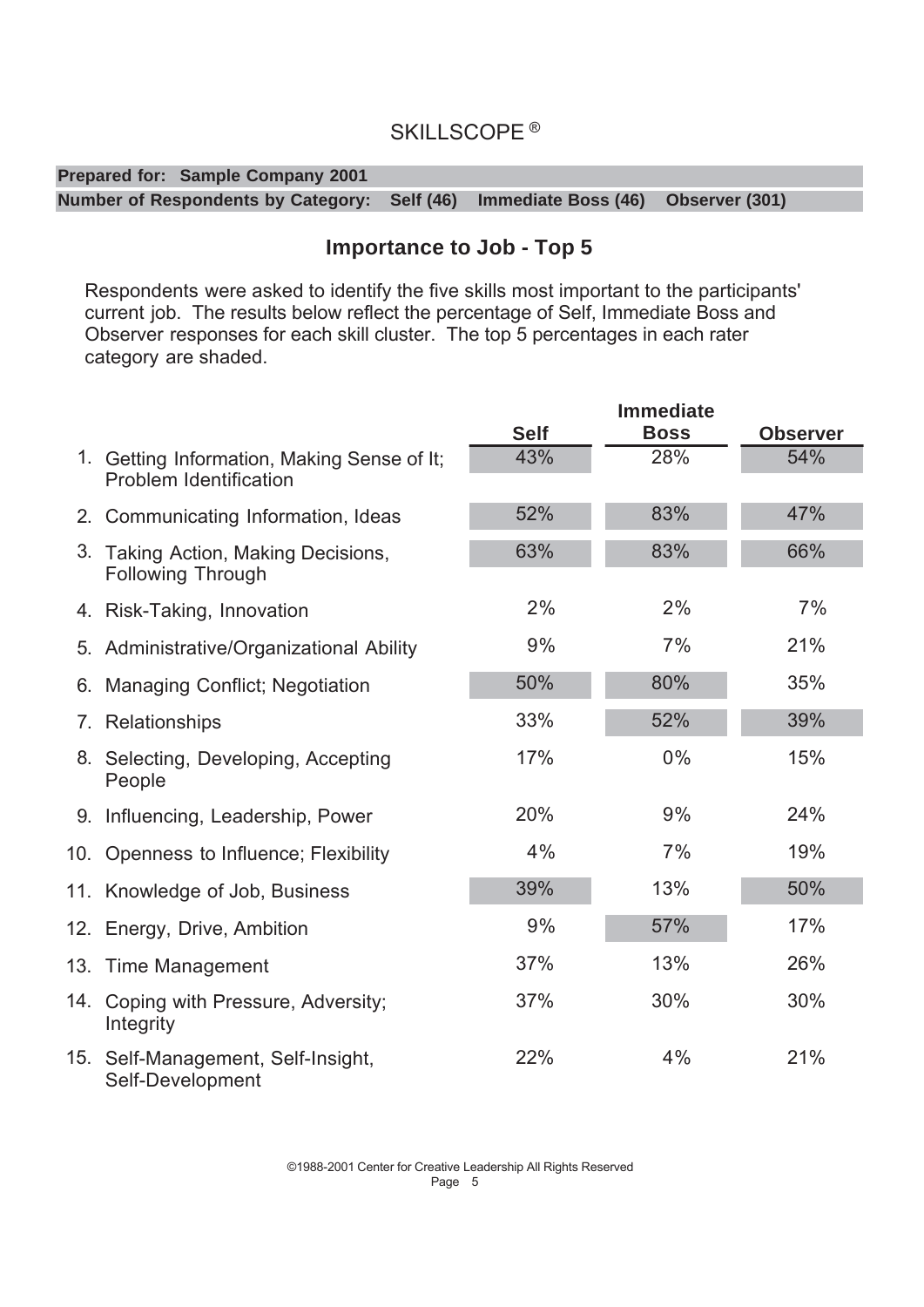#### **Prepared for: Sample Company 2001 Number of Respondents by Category: Self (46) Immediate Boss (46) Observer (301)**

#### **Importance to Job - Rank Order**

• The results below reflect the percentage of Observer, Self, and Immediate Boss responses ranked highest to lowest by Observer:

|                     |                                                                           | <b>Observer</b> | <b>Self</b> | <b>Immediate</b><br><b>Boss</b> |
|---------------------|---------------------------------------------------------------------------|-----------------|-------------|---------------------------------|
|                     | Taking Action, Making Decisions,<br><b>Following Through</b>              | 66%             | 63%         | 83%                             |
| 5                   | Getting Information, Making Sense of It;<br><b>Problem Identification</b> | 54%             | 43%         | 28%                             |
| Top                 | Knowledge of Job, Business                                                | 50%             | 39%         | 13%                             |
|                     | Communicating Information, Ideas                                          | 47%             | 52%         | 83%                             |
|                     | Relationships                                                             | 39%             | 33%         | 52%                             |
|                     |                                                                           |                 |             |                                 |
|                     | Managing Conflict; Negotiation                                            | 35%             | 50%         | 80%                             |
|                     | Coping with Pressure, Adversity;<br>Integrity                             | 30%             | 37%         | 30%                             |
|                     | <b>Time Management</b>                                                    | 26%             | 37%         | 13%                             |
|                     | Influencing, Leadership, Power                                            | 24%             | 20%         | 9%                              |
|                     | Administrative/Organizational Ability                                     | 21%             | 9%          | 7%                              |
|                     |                                                                           |                 |             |                                 |
|                     | Self-Management, Self-Insight,<br>Self-Development                        | 21%             | 22%         | 4%                              |
|                     | Openness to Influence; Flexibility                                        | 19%             | 4%          | 7%                              |
|                     | Energy, Drive, Ambition                                                   | 17%             | 9%          | 57%                             |
| Bottom <sub>5</sub> | Selecting, Developing, Accepting<br>People                                | 15%             | 17%         | 0%                              |
|                     | Risk-Taking, Innovation                                                   | 7%              | 2%          | 2%                              |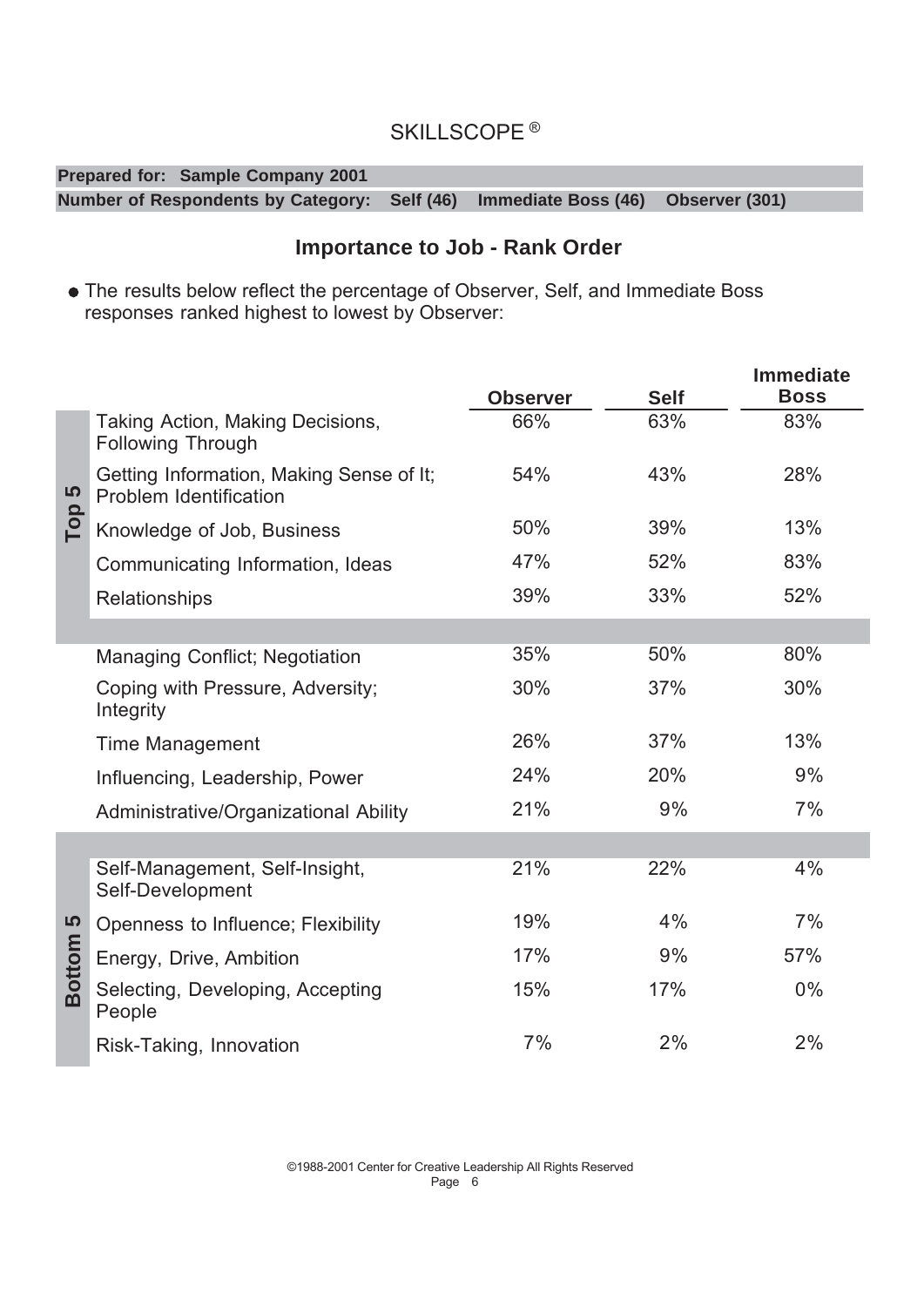#### **Prepared for: Sample Company 2001**

#### **Strengths by OBSERVERS**

As identified by Observer, the top ten items with the highest percentage **Strengths** are:

| Item                                                                                | <b>Strengths</b> |
|-------------------------------------------------------------------------------------|------------------|
| Has good relationship with superiors.                                               | 93%              |
| Has good relationships with outsiders.                                              | 93%              |
| Has integrity; trustworthy.                                                         | 93%              |
| Aware of his/her feelings.                                                          | 93%              |
| Works effectively with other people over whom he<br>or she has no direct authority. | 92%              |
| Optimistic; takes the attitude that most problems<br>can be solved.                 | 92%              |
| Strikes a reasonable balance between his/her<br>work life and private life.         | 92%              |
| Has good relationships with peers.                                                  | 90%              |
| Listens well.                                                                       | 90%              |
| Can deal well with setbacks; resilient; bounces<br>back from failure, defeat.       | 90%              |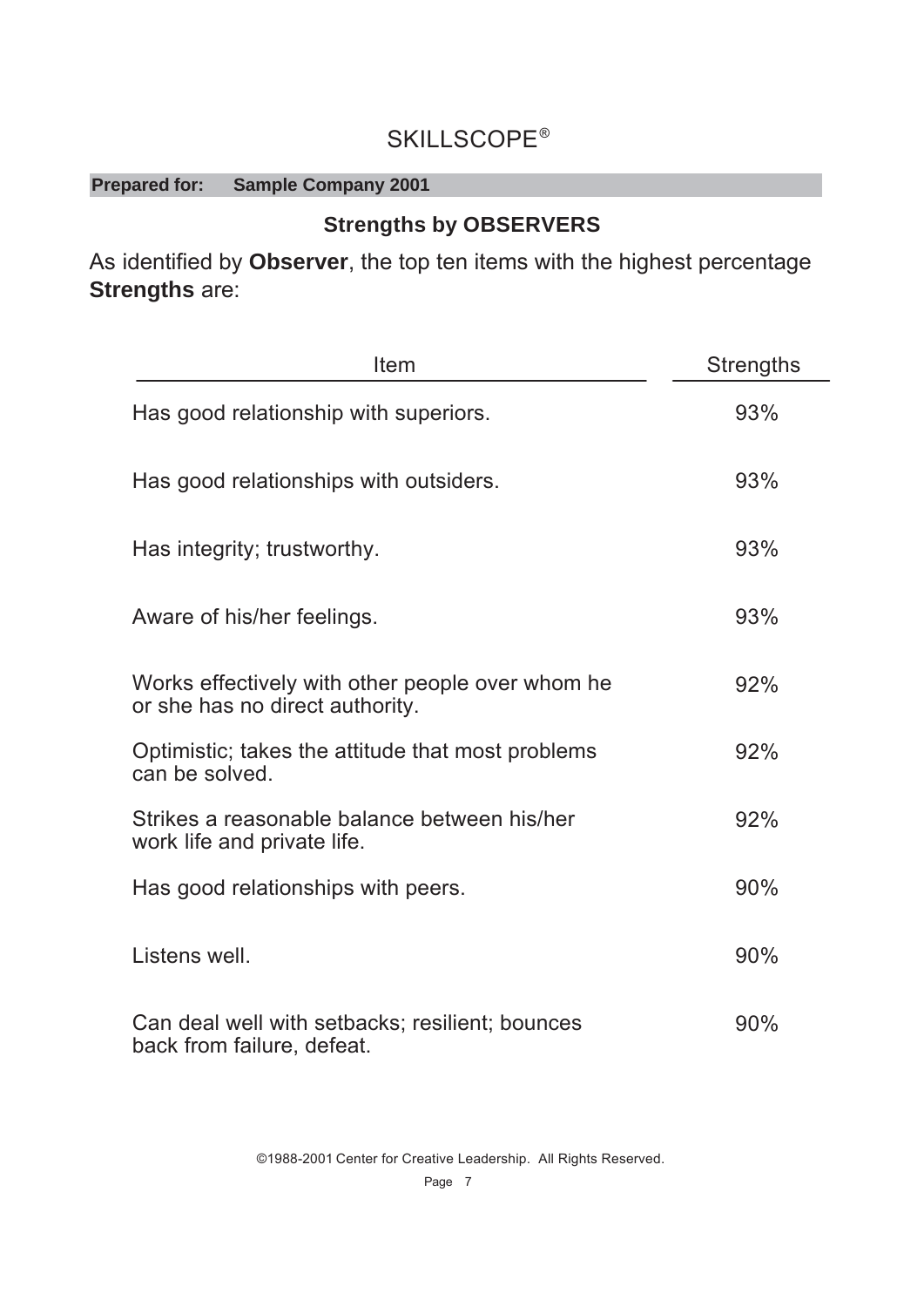### **SKILLSCOPE®**

#### **Prepared for: Sample Company 2001**

### **Development Needs by OBSERVERS**

As identified by Observer, the top ten items with the highest percentage **Development Needs are:** 

| Item                                                                                               | Development<br><b>Needs</b> |
|----------------------------------------------------------------------------------------------------|-----------------------------|
| Creates significant organizational change.                                                         | 37%                         |
| Consistently generates new ideas.                                                                  | 35%                         |
| Good public speaker; skilled at performing, being<br>on stage.                                     | 33%                         |
| Troubleshooter; enjoys solving problems.                                                           | 29%                         |
| Can easily handle situations where there is no pat<br>answer, no prescribed method for proceeding. | 29%                         |
| Spots problems, opportunities, threats, trends<br>early.                                           | 26%                         |
| Has vision; often brings up ideas about potentials<br>and possibilities for the future.            | 26%                         |
| Entrepreneurial; seizes new opportunities.                                                         | 26%                         |
| Introduces needed change even in the face of<br>opposition.                                        | 26%                         |
| Attracts talented people.                                                                          | 26%                         |

©1988-2001 Center for Creative Leadership. All Rights Reserved.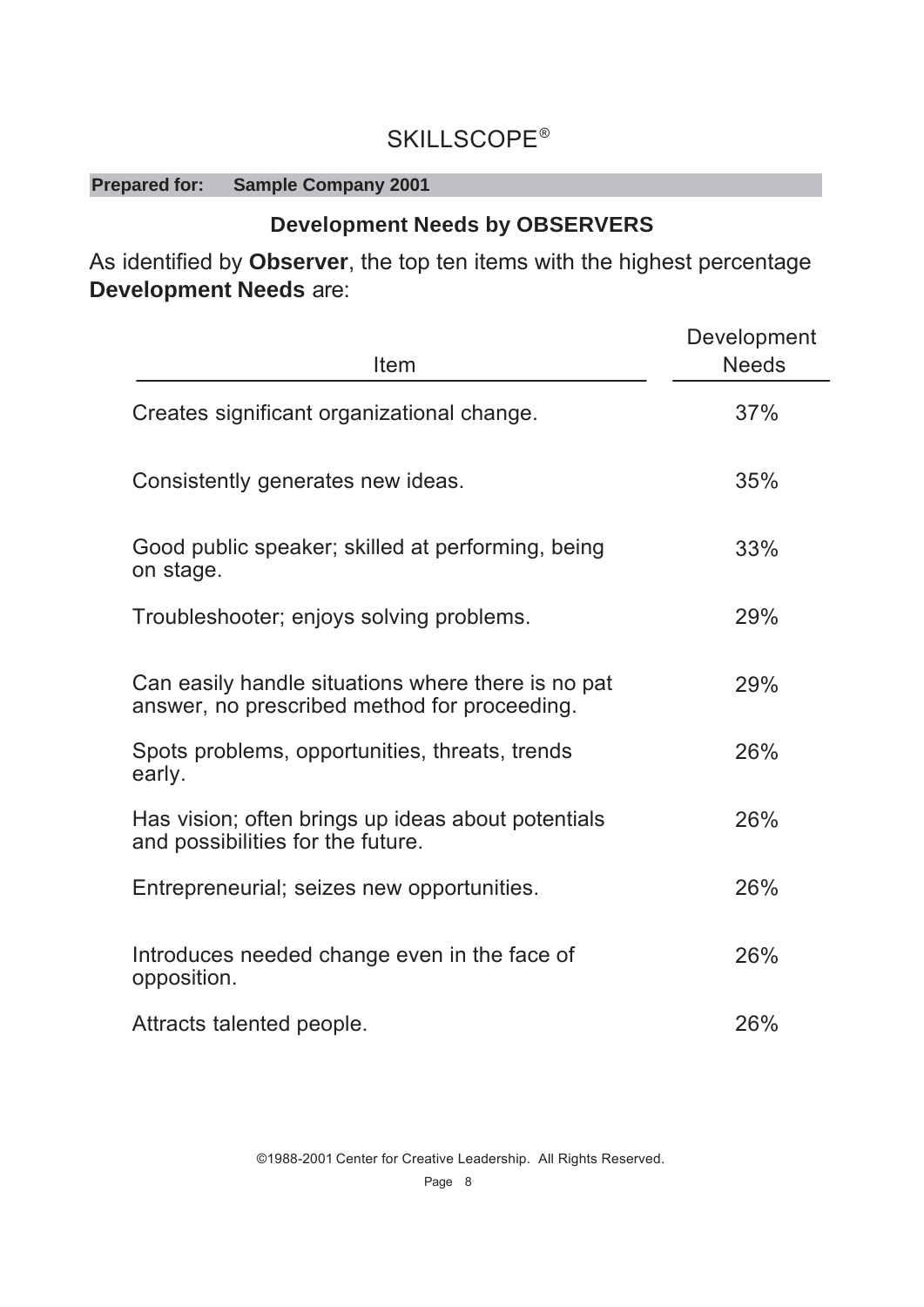#### **Prepared for: Sample Company 2001**

### **Strengths by Immediate Boss**

As identified by Immediate Boss, the top ten items with the highest percentage Strengths are:

| Item                                                                     | <b>Strengths</b> |
|--------------------------------------------------------------------------|------------------|
| Has good relationship with superiors.                                    | 96%              |
| Has good relationships with peers.                                       | 87%              |
| Has integrity; trustworthy.                                              | 83%              |
| Has good relationships with direct reports.                              | 80%              |
| Listens well.                                                            | 78%              |
| Accepts criticism well; easy to give feedback on<br>his/her performance. | 74%              |
| Doesn't let power or status go to his/her head.                          | 74%              |
| Isn't abrasive; doesn't usually antagonize people.                       | 70%              |
| Good coach, counselor, mentor; patient with<br>people as they learn.     | 70%              |
| Comfortable with the power of the managerial role.                       | 70%              |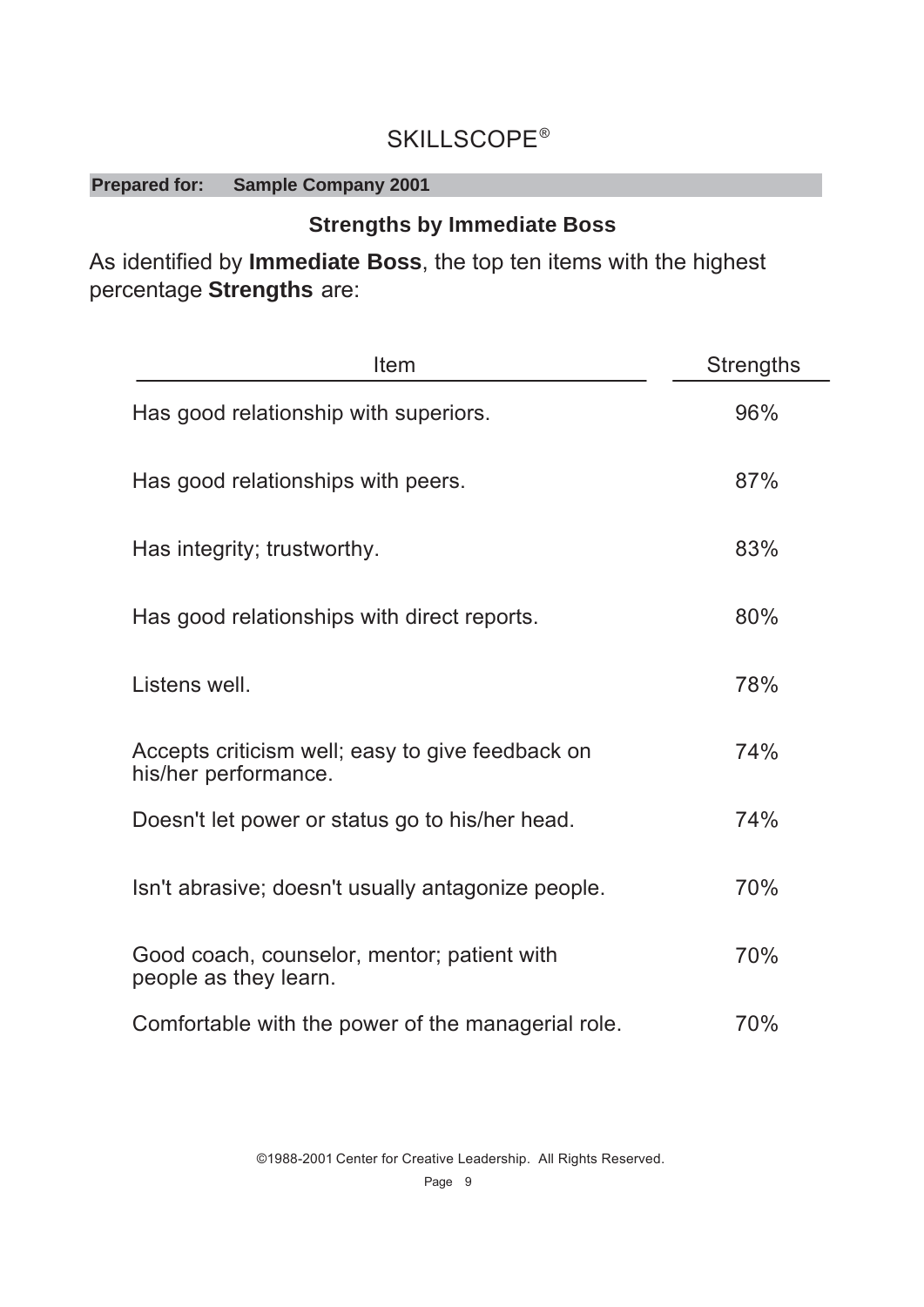### **SKILLSCOPE®**

#### **Prepared for: Sample Company 2001**

#### **Development Needs by Immediate Boss**

As identified by Immediate Boss, the top ten items with the highest percentage Development Needs are:

| Item                                                                                    | Development<br><b>Needs</b> |
|-----------------------------------------------------------------------------------------|-----------------------------|
| Has vision; often brings up ideas about potentials<br>and possibilities for the future. | 39%                         |
| Consistently generates new ideas.                                                       | 33%                         |
| Understands cash flows, financial reports,<br>corporate annual reports.                 | 30%                         |
| Confronts others skillfully.                                                            | 28%                         |
| Recognizes and rewards people for their work.                                           | 26%                         |
| Spots problems, opportunities, threats, trends<br>early.                                | 22%                         |
| Good public speaker; skilled at performing, being<br>on stage.                          | 22%                         |
| Effective at managing conflict.                                                         | 22%                         |
| Makes the most of the time available; extremely<br>productive.                          | 22%                         |
| Implements decisions, follows through, follows up<br>well; an expediter.                | 20%                         |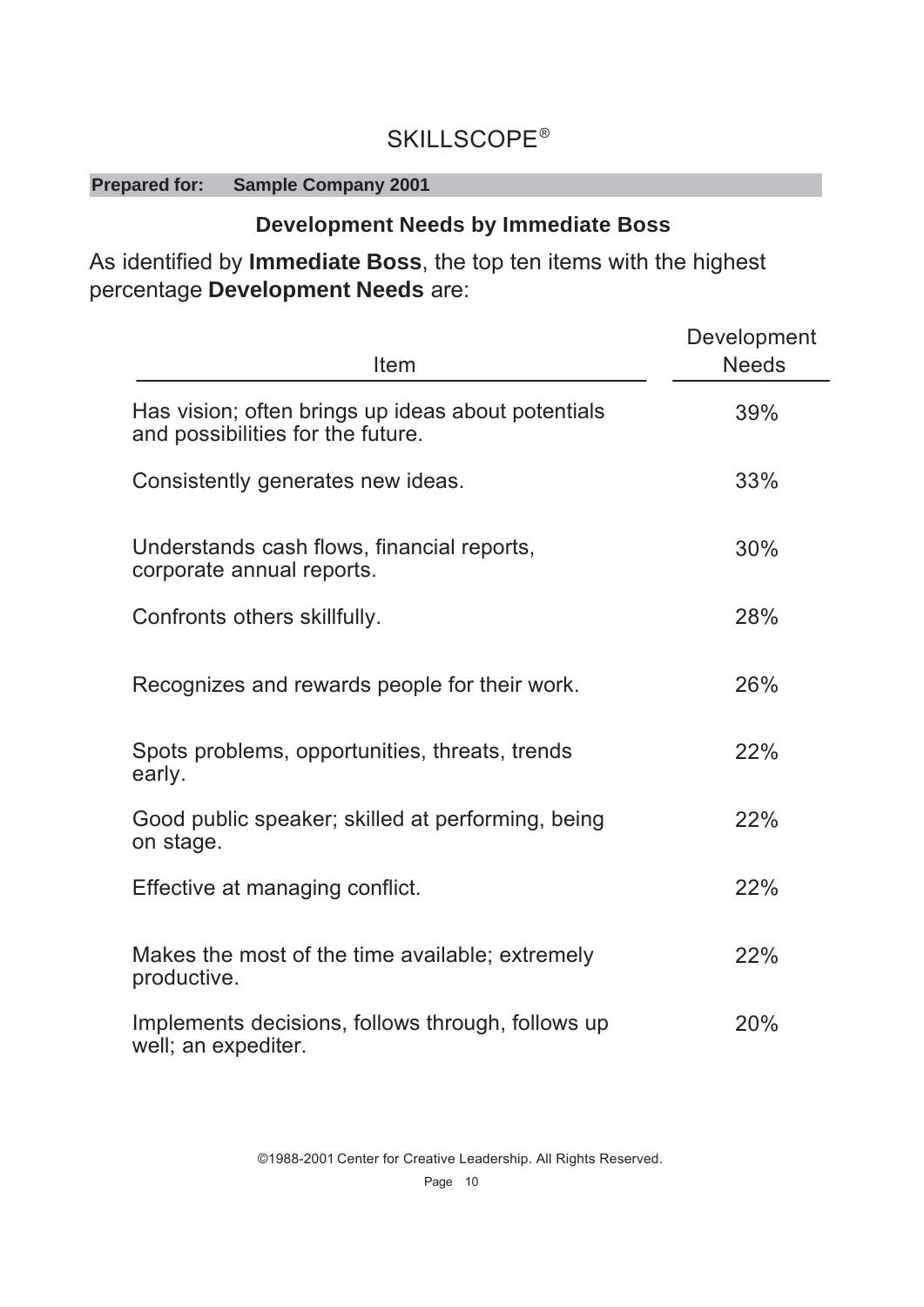#### **Prepared for: Sample Company 2001**

#### **Good News**

Strenath

### The top ten *under-rated Strengths*:

| <b>Item</b>                                                             | <b>Self</b> | <b>Observer</b> | Gap |  |
|-------------------------------------------------------------------------|-------------|-----------------|-----|--|
| Avoids spreading self too thin.                                         | 37%         | 77%             | .40 |  |
| Understands cash flows, financial<br>reports, corporate annual reports. | 33%         | 69%             | .36 |  |
| At home with graphs, charts,<br>statistics, budgets.                    | 33%         | 68%             | .35 |  |
| Skilled at selling upward, influencing<br>superiors.                    | 41%         | 74%             | .33 |  |
| Tolerant of the foibles, idiosyncrasies<br>of others.                   | 43%         | 75%             | .32 |  |
| Creates significant organizational<br>change.                           | 30%         | 61%             | .31 |  |
| Entrepreneurial; seizes new<br>opportunities.                           | 43%         | 73%             | .30 |  |
| Crisp, clear, articulate.                                               | 57%         | 82%             | .25 |  |
| Good public speaker; skilled at<br>performing, being on stage.          | 41%         | 66%             | .25 |  |
| Consistently generates new ideas.                                       | 39%         | 63%             | .24 |  |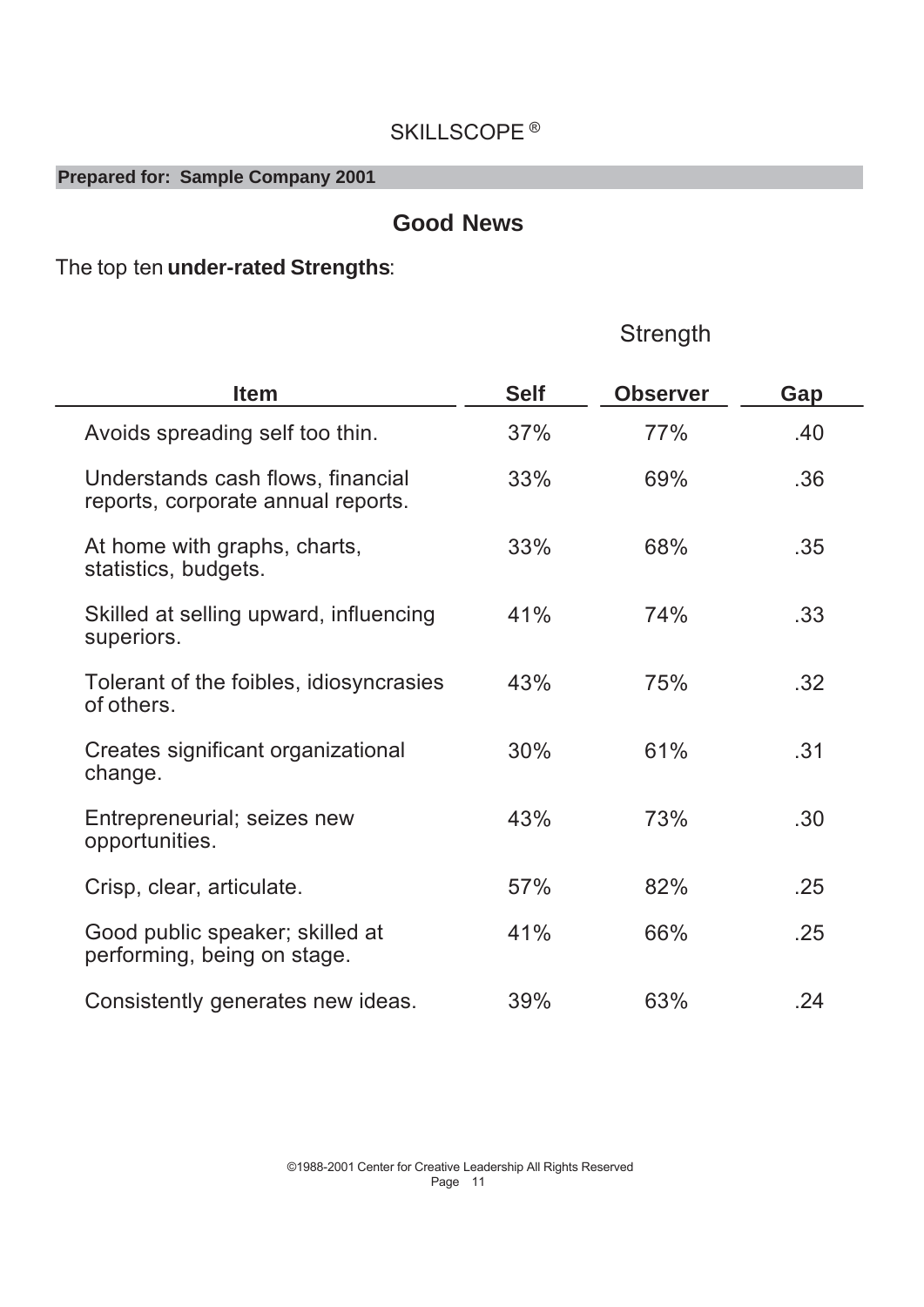**Prepared for: Sample Company 2001**

### **Good News**

### The top ten over-rated Development Needs:

### Development Need

| <b>Item</b>                                                             | <b>Self</b> | <b>Observer</b> | Gap   |
|-------------------------------------------------------------------------|-------------|-----------------|-------|
| Understands cash flows, financial<br>reports, corporate annual reports. | 67%         | 24%             | (.43) |
| At home with graphs, charts,<br>statistics, budgets.                    | 67%         | 26%             | (.41) |
| Avoids spreading self too thin.                                         | 61%         | 20%             | (.41) |
| Skilled at selling upward, influencing<br>superiors.                    | 59%         | 24%             | (.35) |
| Entrepreneurial; seizes new<br>opportunities.                           | 57%         | 26%             | (.31) |
| Tolerant of the foibles, idiosyncrasies<br>of others.                   | 52%         | 23%             | (.29) |
| Astute sense of "politics".                                             | 54%         | 26%             | (.28) |
| Crisp, clear, articulate.                                               | 43%         | 17%             | (.26) |
| Creates significant organizational<br>change.                           | 63%         | 37%             | (.26) |
| Good public speaker; skilled at<br>performing, being on stage.          | 57%         | 33%             | (.24) |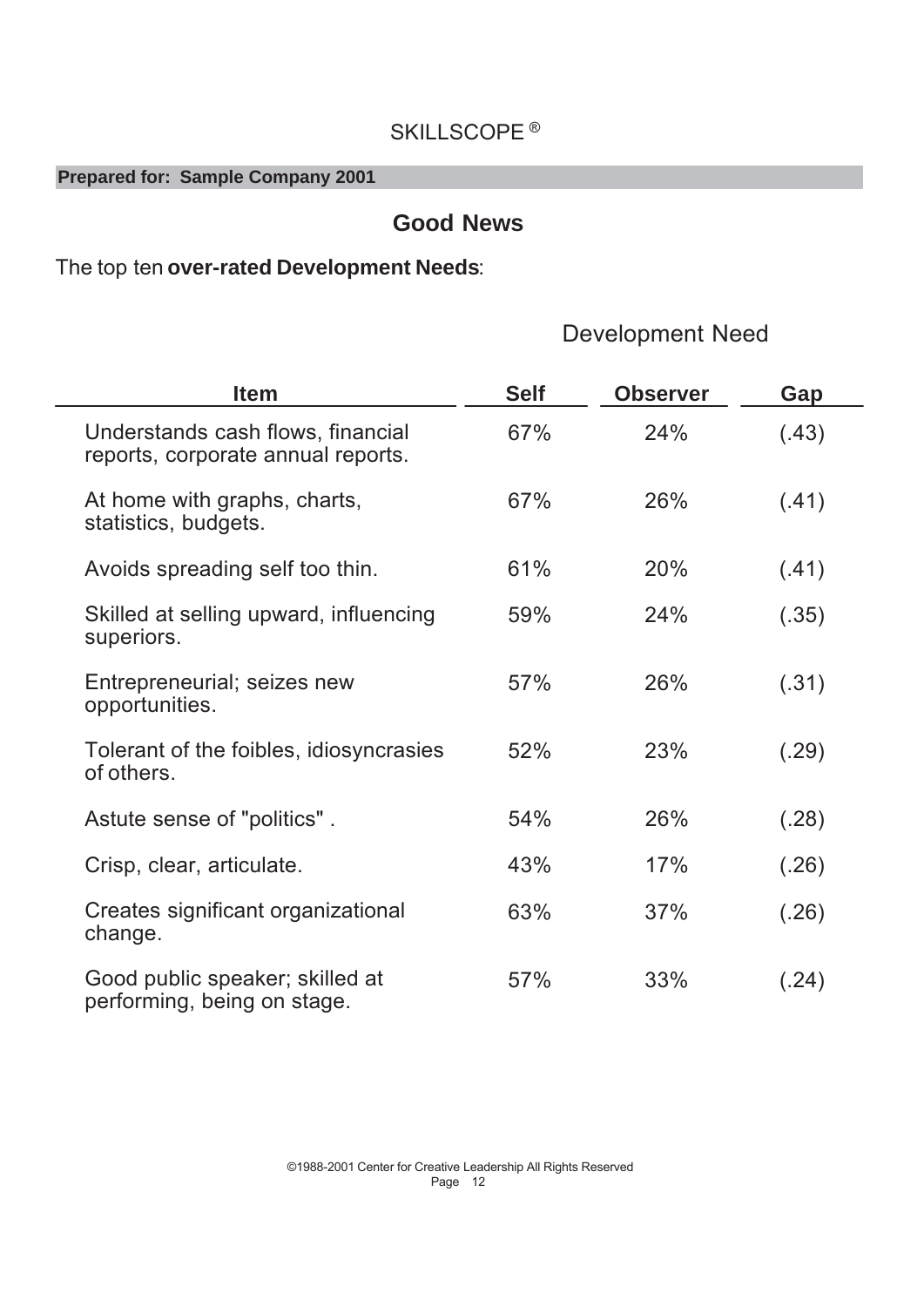**Prepared for: Sample Company 2001** 

### **Potential Blind Spots**

### The top ten under-rated Development Needs:

### **Development Need**

| <b>Item</b>                                                                                   | <b>Self</b> | <b>Observer</b> | Gap |
|-----------------------------------------------------------------------------------------------|-------------|-----------------|-----|
| Troubleshooter; enjoys solving<br>problems.                                                   | 15%         | 29%             | .14 |
| Builds warm, cooperative<br>relationships.                                                    | 9%          | 22%             | .13 |
| Makes good use of people; doesn't<br>exploit.                                                 | 4%          | 15%             | .11 |
| Considers personalities when dealing<br>with people.                                          | 7%          | 18%             | .11 |
| Takes ideas different from own<br>seriously, and from time to time<br>changes mind.           | 11%         | 22%             | .11 |
| Doesn't let power or status go to<br>his/her head.                                            | $0\%$       | 11%             | .11 |
| Manages the process of decision<br>making effectively; knows who to<br>involve on what issue. | 9%          | 18%             | .09 |
| Competent at dealing with people's<br>feelings.                                               | 13%         | 21%             | .08 |
| Good coach, counselor, mentor;<br>patient with people as they learn.                          | 7%          | 15%             | .08 |
| Seeks information energetically.                                                              | 7%          | 14%             | .07 |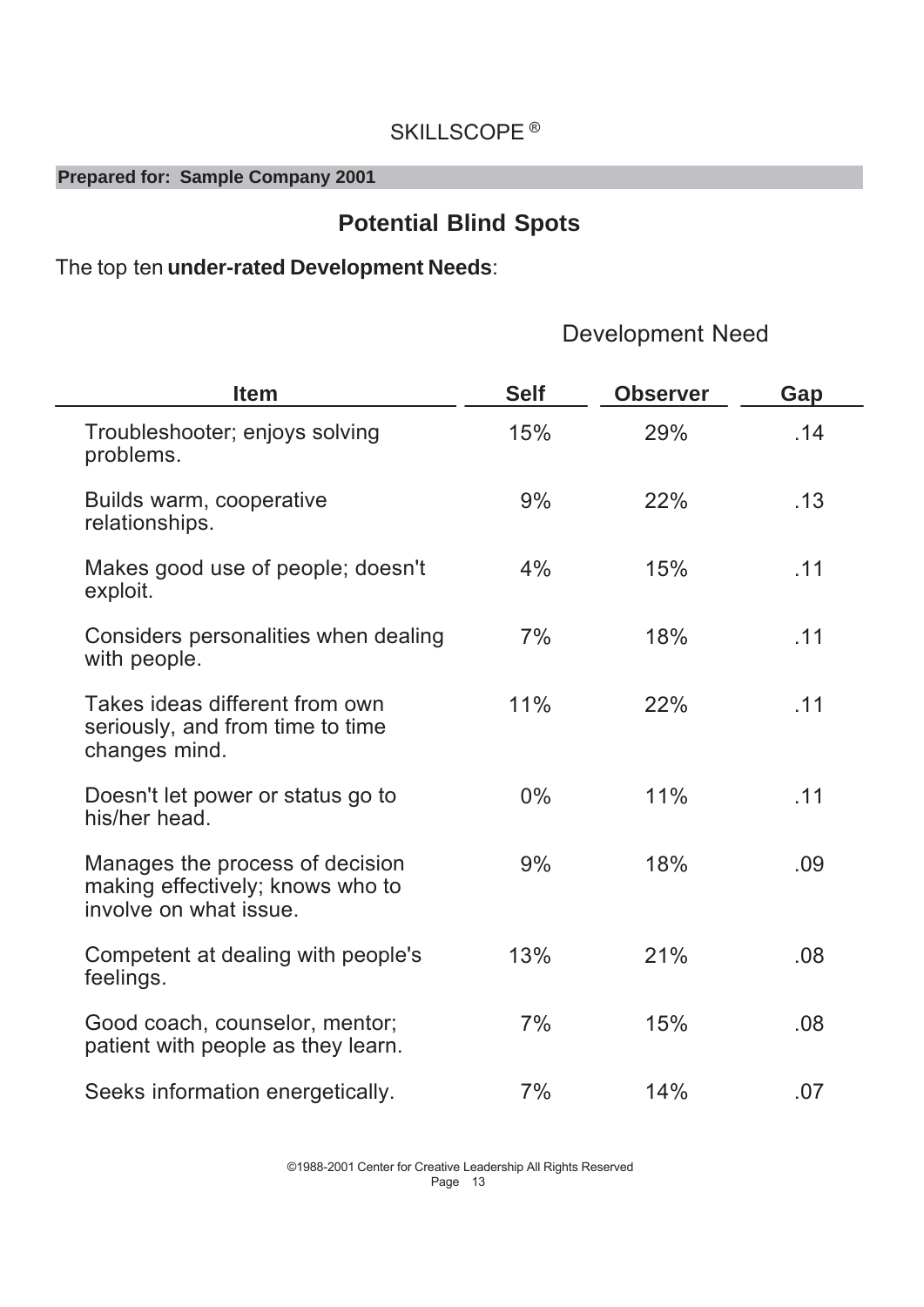#### **Prepared for: Sample Company 2001**

### **Potential Blind Spots**

Strength

The top ten over-rated Strengths:

#### Troubleshooter; enjoys solving problems. 85% 70% (.15) Builds warm, cooperative relationships. 91% 77% (.14) Considers personalities when dealing with people. 93% 81% (.12) Takes ideas different from own seriously, and from time to time changes mind. 89% 77% (.12) Makes good use of people; doesn't exploit. 96% 85% (.11) Doesn't let power or status go to his/her head. 100% 89% (.11) Learns from own experience; not set in his/her ways. 93% 83% (.10) Willing to admit ignorance.  $87\%$  78% (.09) 'RHVQ WKLGHPLVWDNHV  Competent at dealing with people's feelings. 87% 79% (.08) **Item Self Observer Gap**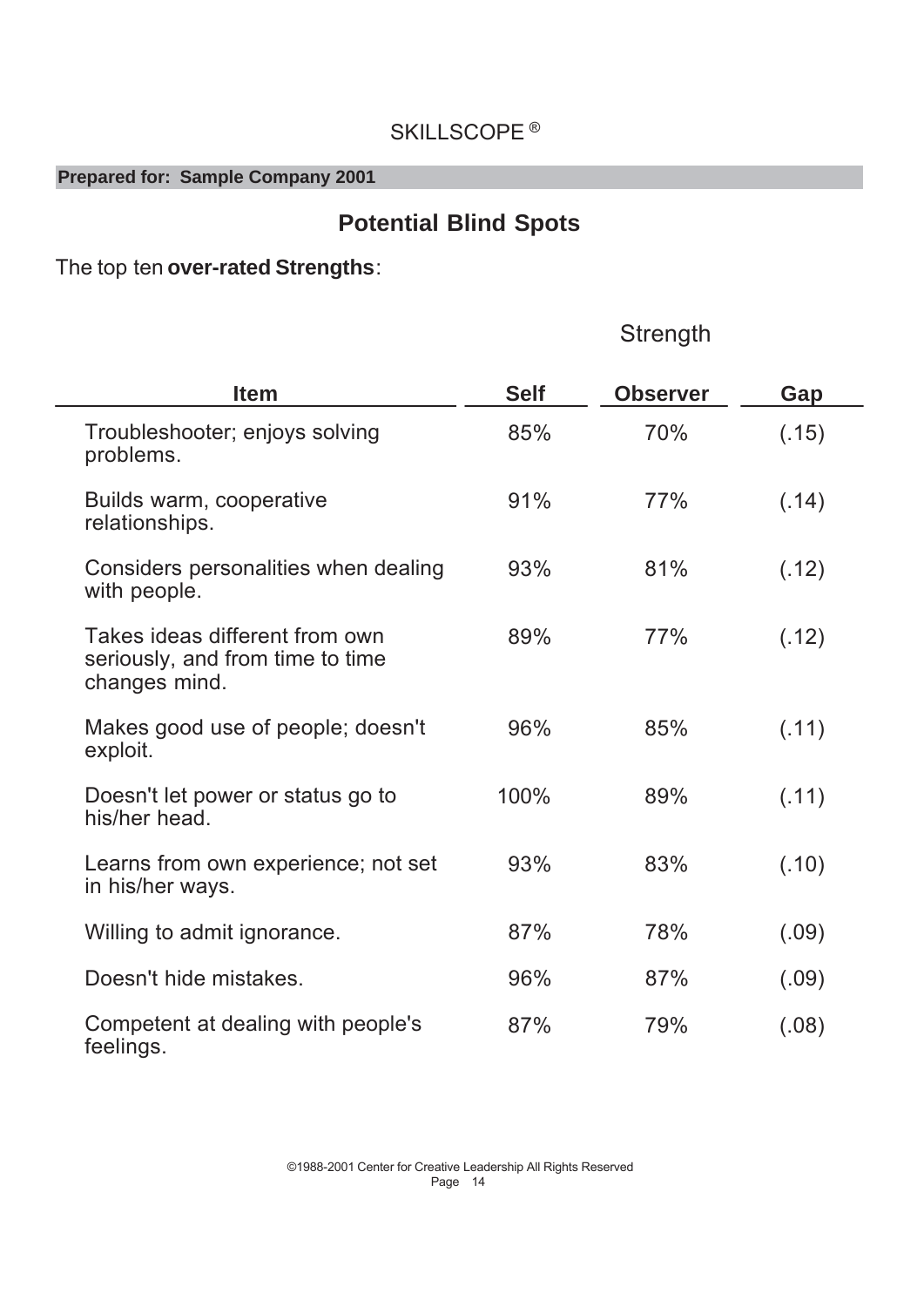| Self     |           | <b>Boss</b> | Immediate |                | Observer  | <b>Prepared for:</b><br><b>Sample Company 2001</b>                            |  |
|----------|-----------|-------------|-----------|----------------|-----------|-------------------------------------------------------------------------------|--|
| $n = 46$ |           |             | $n = 46$  | $n = 301$<br>S |           |                                                                               |  |
| S        | <b>DN</b> | S           | DN        |                | <b>DN</b> | Getting Information, Making Sense of It; Problem Identification               |  |
|          |           |             |           |                |           | Self: 20<br><b>Immediate Boss: 13</b><br>Observer: 164                        |  |
| 93%      | 7%        | 63%         | 7%        | 86%            | 14%       | Seeks information energetically.<br>1.                                        |  |
| 78%      | 22%       | 46%         | 15%       | 81%            | 18%       | Probes, digs beneath the surface, tests the validity of<br>2.<br>information. |  |
| 72%      | 28%       | 48%         | 11%       | 79%            | 19%       | Creates order out of large quantities of information.<br>3.                   |  |
| 78%      | 22%       | 54%         | 13%       | 79%            | 21%       | Keen observer of people, events, things.<br>4.                                |  |
| 78%      | 22%       | 57%         | 11%       | 80%            | 18%       | Defines problems effectively; gets to the heart of a<br>5.<br>problem.        |  |
| 74%      | 26%       | 50%         | 22%       | 73%            | 26%       | Spots problems, opportunities, threats, trends early.<br>6.                   |  |
| 70%      | 30%       | 61%         | 4%        | 86%            | 13%       | Logical, data-based, rational.<br>7.                                          |  |
|          |           |             |           |                |           | <b>Communicating Information, Ideas</b>                                       |  |
|          |           |             |           |                |           | Self: 24<br><b>Immediate Boss: 38</b><br>Observer: 142                        |  |
| 80%      | 20%       | 50%         | 13%       | 85%            | 15%       | Adept at disseminating information to others.<br>8.                           |  |
| 57%      | 43%       | 48%         | 13%       | 82%            | 17%       | Crisp, clear, articulate.<br>9.                                               |  |
| 41%      | 57%       | 37%         | 22%       | 66%            | 33%       | 10. Good public speaker; skilled at performing, being on stage.               |  |
| 67%      | 33%       | 59%         | 13%       | 81%            | 17%       | 11. Makes his or her point effectively to resistant audience.                 |  |
| 61%      | 37%       | 59%         | 7%        | 81%            | 17%       | 12. Strong communicator on paper; good writing skills.                        |  |
|          |           |             |           |                |           | Taking Action, Making Decisions, Following Through                            |  |
|          |           |             |           |                |           | Self: 29<br><b>Immediate Boss: 38</b><br>Observer: 199                        |  |
| 80%      | 20%       | 61%         | 13%       | 79%            | 20%       | 13. Action-oriented; presses for immediate results.                           |  |
| 72%      | 28%       | 61%         | 13%       | 83%            | 16%       | 14. Decisive; doesn't procrastinate on decisions.                             |  |
| 85%      | 15%       | 57%         | 7%        | 70%            | 29%       | 15. Troubleshooter; enjoys solving problems.                                  |  |
| 61%      | 37%       | 61%         | 20%       | 76%            | 23%       | 16. Implements decisions, follows through, follows up well; an<br>expediter.  |  |
| 78%      | 22%       | 43%         | 7%        | 79%            | 20%       | 17. Carefully weighs consequences of contemplated action.                     |  |

©1988-2001 Center for Creative Leadership. All Rights Reserved.

Page 15

 **Legend:** S = Strength DN = Development Needed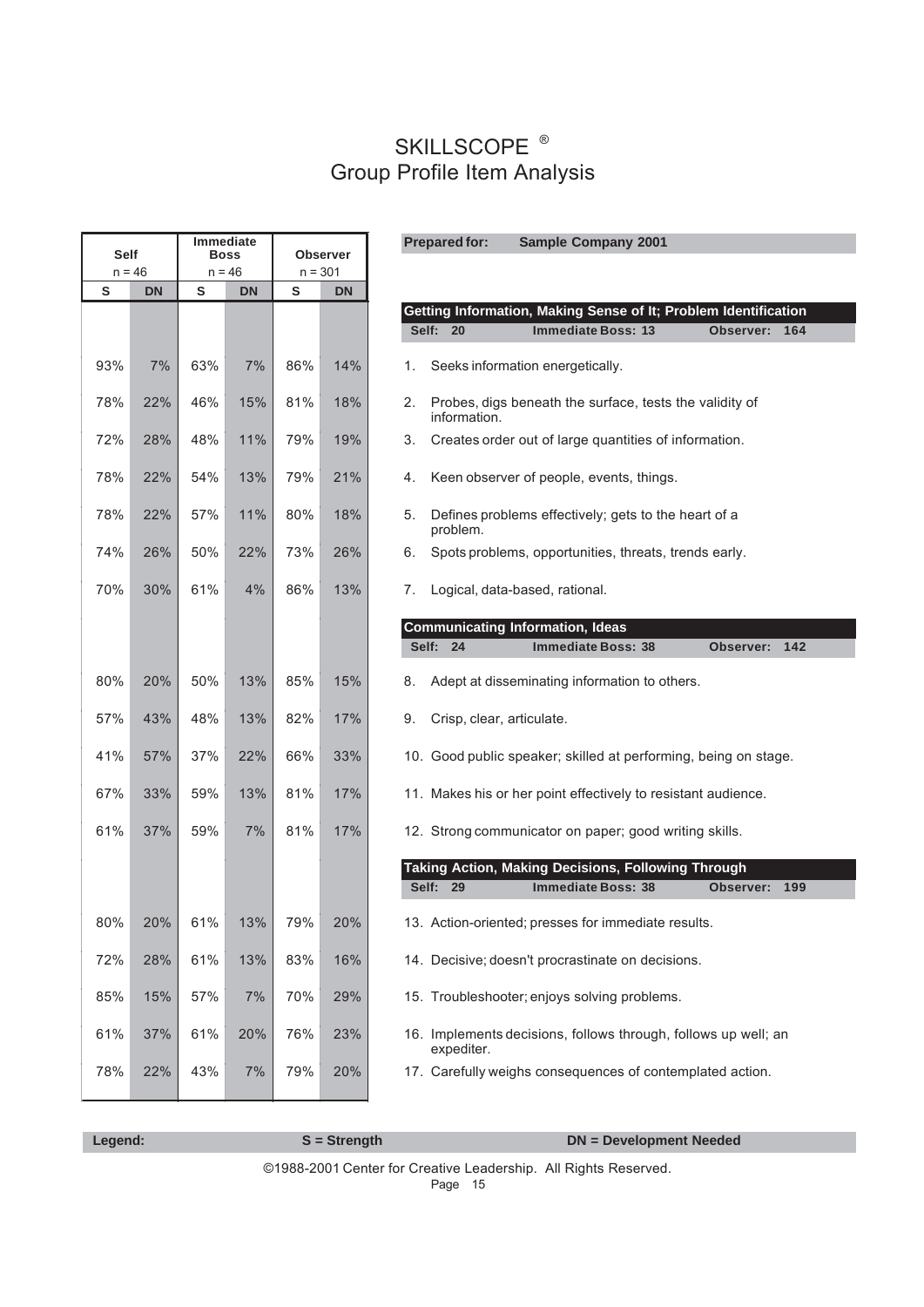**Prepared for:**

| $n = 46$<br>$n = 46$<br>$n = 301$                                                                                   |
|---------------------------------------------------------------------------------------------------------------------|
| S<br><b>DN</b><br>S<br><b>DN</b><br>S<br><b>DN</b>                                                                  |
| <b>Risk-Taking, Innovation</b>                                                                                      |
| Self: 1                                                                                                             |
| 57%<br>41%<br>41%<br>73%<br>26%<br>39%<br>18. Has vision; often brings up ideas a<br>possibilities for the future.  |
| 57%<br>46%<br>2%<br>73%<br>26%<br>43%<br>19. Entrepreneurial; seizes new oppor                                      |
| 39%<br>57%<br>30%<br>35%<br>33%<br>63%<br>20. Consistently generates new ideas.                                     |
| 63%<br>33%<br>7%<br>61%<br>37%<br>30%<br>21. Creates significant organizational                                     |
| 74%<br>24%<br>48%<br>15%<br>73%<br>26%<br>22. Introduces needed change even in                                      |
| Administrative/Organizational Ability                                                                               |
| Self:<br>$\overline{4}$                                                                                             |
| 10%<br>87%<br>11%<br>48%<br>11%<br>89%<br>23. Establishes and conveys a sense                                       |
| 83%<br>17%<br>61%<br>11%<br>77%<br>23%<br>24. A team builder: brings people toge<br>tasks.                          |
| 78%<br>22%<br>48%<br>13%<br>89%<br>10%<br>25. Structures direct reports' work app                                   |
| 72%<br>24%<br>50%<br>11%<br>79%<br>19%<br>26. Resourceful; can marshal people,<br>projects.                         |
| 52%<br>46%<br>33%<br>15%<br>75%<br>24%<br>27. Can organize and manage big, lor<br>shepherding skills.               |
| 76%<br>22%<br>50%<br>26%<br>73%<br>25%<br>28. Recognizes and rewards people fo                                      |
| 89%<br>9%<br>57%<br>4%<br>82%<br>18%<br>29. Manages the process of decision i<br>who to involve on what issue.      |
| 61%<br>37%<br>46%<br>17%<br>70%<br>29%<br>30. Can easily handle situations wher<br>no prescribed method for proceed |
| 67%<br>28%<br>39%<br>4%<br>84%<br>16%<br>31. Can translate stategy into action of                                   |

|     | $n = 46$  | $n = 46$ |           | $n = 301$ |           |
|-----|-----------|----------|-----------|-----------|-----------|
| S   | <b>DN</b> | S        | <b>DN</b> | S         | <b>DN</b> |
|     |           |          |           |           |           |
|     |           |          |           |           |           |
| 57% | 41%       | 41%      | 39%       | 73%       | 26%       |
|     |           |          |           |           |           |
| 43% | 57%       | 46%      | 2%        | 73%       | 26%       |
| 39% | 57%       | 30%      | 33%       | 63%       | 35%       |
| 30% | 63%       | 33%      | 7%        | 61%       | 37%       |
|     |           |          |           |           |           |
| 74% | 24%       | 48%      | 15%       | 73%       | 26%       |
|     |           |          |           |           |           |
|     |           |          |           |           |           |
| 87% | 11%       | 48%      | 11%       | 89%       | 10%       |
| 83% | 17%       | 61%      | 11%       | 77%       | 23%       |
|     |           |          |           |           |           |
| 78% | 22%       | 48%      | 13%       | 89%       | 10%       |
| 72% | 24%       | 50%      | 11%       | 79%       | 19%       |
|     |           |          |           |           |           |
| 52% | 46%       | 33%      | 15%       | 75%       | 24%       |
| 76% | 22%       | 50%      | 26%       | 73%       | 25%       |
| 89% | 9%        | 57%      | 4%        | 82%       | 18%       |
|     |           |          |           |           |           |
| 61% | 37%       | 46%      | 17%       | 70%       | 29%       |
| 67% | 28%       | 39%      | 4%        | 84%       | 16%       |

**Sample Company 2001**

 **Legend:** S = Strength DN = Development Needed

Page 16 ©1988-2001 Center for Creative Leadership. All Rights Reserved.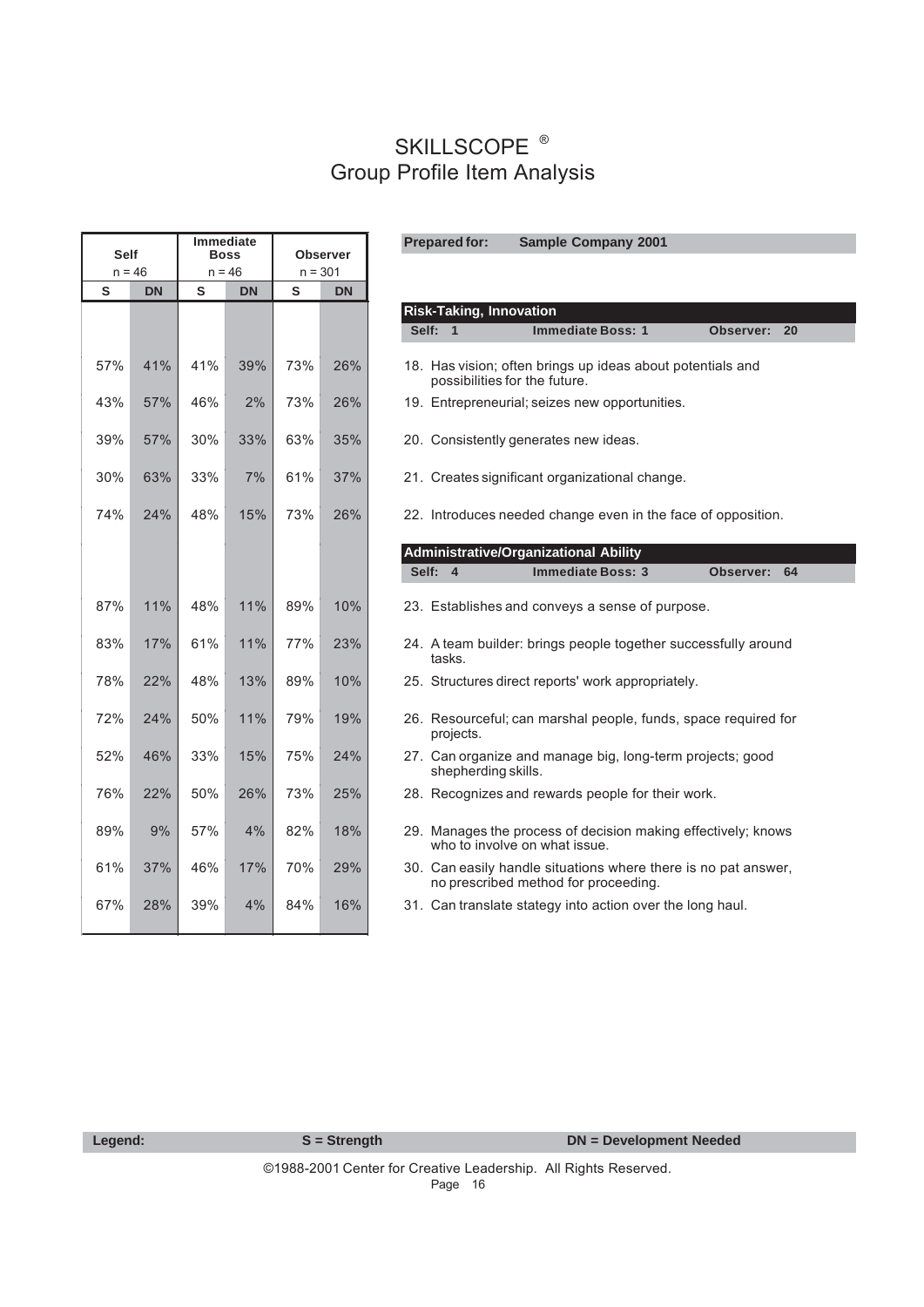| <b>Immediate</b><br><b>Prepared for:</b><br><b>Sample Company 2001</b><br><b>Self</b><br><b>Boss</b><br><b>Observer</b> |           |     |           |           |           |                                                               |
|-------------------------------------------------------------------------------------------------------------------------|-----------|-----|-----------|-----------|-----------|---------------------------------------------------------------|
| $n = 46$                                                                                                                |           |     | $n = 46$  | $n = 301$ |           |                                                               |
| S                                                                                                                       | <b>DN</b> | S   | <b>DN</b> | S         | <b>DN</b> |                                                               |
|                                                                                                                         |           |     |           |           |           | <b>Managing Conflict; Negotiation</b>                         |
|                                                                                                                         |           |     |           |           |           | Self: 23<br><b>Immediate Boss: 37</b><br>Observer: 105        |
| 78%                                                                                                                     | 20%       | 57% | 22%       | 76%       | 23%       | 32. Effective at managing conflict.                           |
|                                                                                                                         |           |     |           |           |           |                                                               |
| 74%                                                                                                                     | 26%       | 50% | 28%       | 77%       | 22%       | 33. Confronts others skillfully.                              |
| 67%                                                                                                                     | 33%       | 48% | 4%        | 83%       | 16%       | 34. Negotiates adeptly with individuals and groups over roles |
|                                                                                                                         |           |     |           |           |           | and resources.                                                |
|                                                                                                                         |           |     |           |           |           | <b>Relationships</b>                                          |
|                                                                                                                         |           |     |           |           |           | Self: 15<br><b>Immediate Boss: 24</b><br>Observer: 116        |
| 91%                                                                                                                     | 9%        | 57% | 9%        | 77%       | 22%       | 35. Builds warm, cooperative relationships.                   |
|                                                                                                                         |           |     |           |           |           |                                                               |
| 85%                                                                                                                     | 15%       | 70% | 9%        | 79%       | 21%       | 36. Isn't abrasive; doesn't usually antagonize people.        |
| 96%                                                                                                                     | 4%        | 65% | 4%        | 85%       | 15%       | 37. Makes good use of people; doesn't exploit.                |
|                                                                                                                         |           |     |           |           |           |                                                               |
| 93%                                                                                                                     | 7%        | 80% | 4%        | 89%       | 11%       | 38. Has good relationships with direct reports.               |
| 85%                                                                                                                     | 15%       | 96% | $0\%$     | 93%       | 7%        | 39. Has good relationship with superiors.                     |
|                                                                                                                         |           |     |           |           |           |                                                               |
| 96%                                                                                                                     | 4%        | 87% | 4%        | 90%       | 9%        | 40. Has good relationships with peers.                        |
| 89%                                                                                                                     | 9%        | 48% | 0%        | 93%       | 5%        | 41. Has good relationships with outsiders.                    |
|                                                                                                                         |           |     |           |           |           |                                                               |
| 83%                                                                                                                     | 17%       | 48% | 9%        | 82%       | 16%       | 42. Skilled at relating to many different types of people.    |
| 87%                                                                                                                     | 11%       | 61% | 2%        | 87%       | 12%       | 43. Readily available to others.                              |
|                                                                                                                         |           |     |           |           |           |                                                               |
| 87%                                                                                                                     | 13%       | 46% | 4%        | 79%       | 21%       | 44. Competent at dealing with people's feelings.              |
|                                                                                                                         |           |     |           |           |           |                                                               |

 **Legend:** S = Strength DN = Development Needed

Page 17 ©1988-2001 Center for Creative Leadership. All Rights Reserved.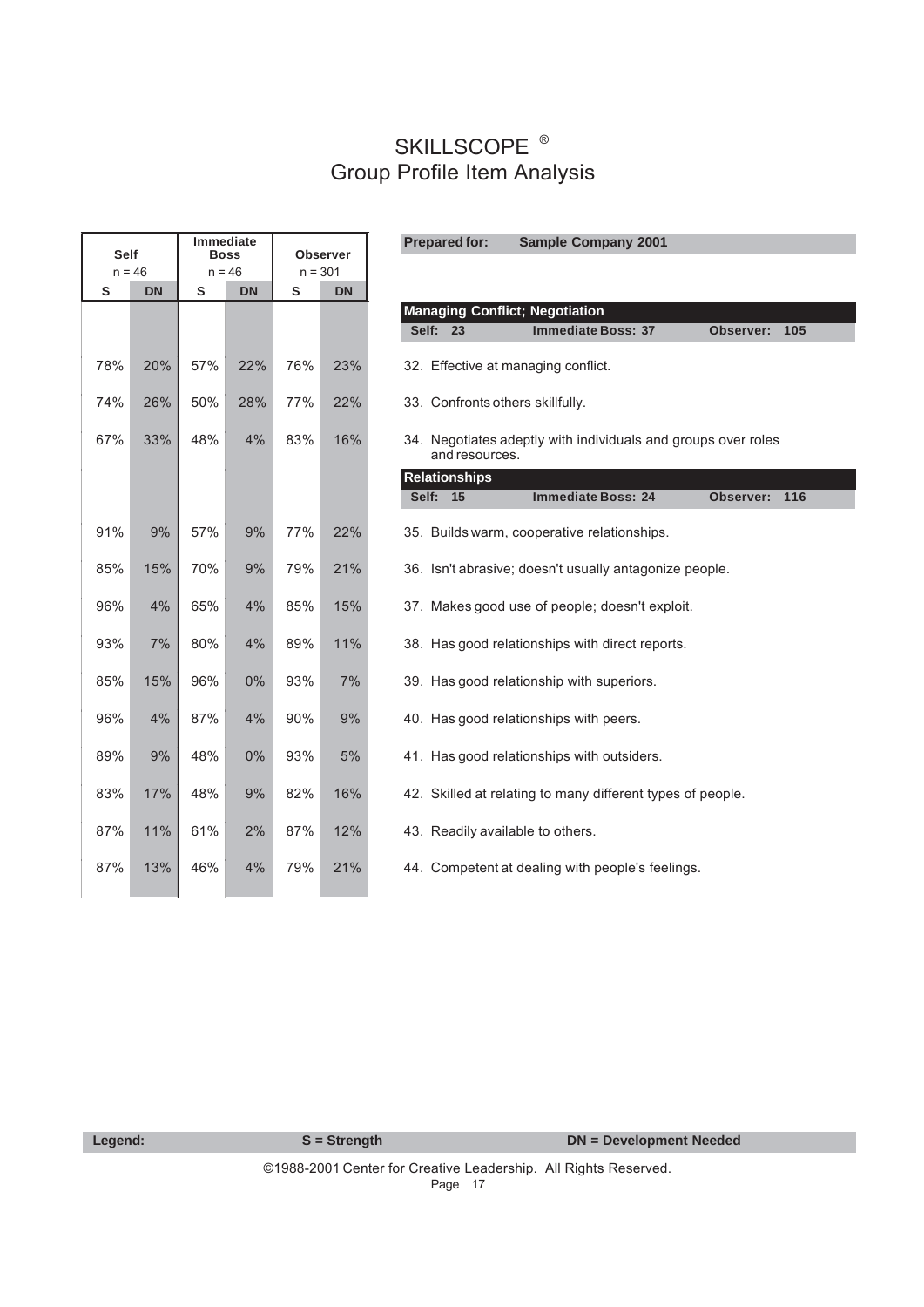| <b>Self</b> |           | <b>Immediate</b><br><b>Prepared for:</b><br><b>Sample Company 2001</b><br><b>Boss</b><br><b>Observer</b> |           |     |           |                                                                                                |  |  |
|-------------|-----------|----------------------------------------------------------------------------------------------------------|-----------|-----|-----------|------------------------------------------------------------------------------------------------|--|--|
|             | $n = 46$  |                                                                                                          | $n = 46$  |     | $n = 301$ |                                                                                                |  |  |
| S           | <b>DN</b> | S                                                                                                        | <b>DN</b> | S   | <b>DN</b> |                                                                                                |  |  |
|             |           |                                                                                                          |           |     |           | <b>Selecting, Developing, Accepting People</b>                                                 |  |  |
|             |           |                                                                                                          |           |     |           | Self: 8<br><b>Immediate Boss: 0</b><br>Observer:<br>46                                         |  |  |
| 80%         | 20%       | 48%                                                                                                      | 0%        | 80% | 18%       | 45. Sizes up people well; has a nose for talent.                                               |  |  |
| 63%         | 33%       | 33%                                                                                                      | 4%        | 73% | 26%       | 46. Attracts talented people.                                                                  |  |  |
| 93%         | 7%        | 41%                                                                                                      | 13%       | 81% | 18%       | 47. Considers personalities when dealing with people.                                          |  |  |
| 43%         | 52%       | 46%                                                                                                      | 7%        | 75% | 23%       | 48. Tolerant of the foibles, idiosyncrasies of others.                                         |  |  |
| 93%         | 7%        | 70%                                                                                                      | 4%        | 85% | 15%       | 49. Good coach, counselor, mentor; patient with people as<br>they learn.                       |  |  |
| 76%         | 24%       | 41%                                                                                                      | 9%        | 73% | 26%       | 50. Brings out the best in people.                                                             |  |  |
| 70%         | 30%       | 48%                                                                                                      | 17%       | 81% | 18%       | 51. Gives direct reports appropriately challenging assignments<br>and the opportunity to grow. |  |  |
|             |           |                                                                                                          |           |     |           | Influencing, Leadership, Power                                                                 |  |  |
|             |           |                                                                                                          |           |     |           | Self: 9<br><b>Immediate Boss: 4</b><br>Observer: 72                                            |  |  |
| 74%         | 26%       | 41%                                                                                                      | 15%       | 80% | 19%       | 52. Inspirational; helps people to see the importance of what<br>they are doing.               |  |  |
| 67%         | 33%       | 57%                                                                                                      | 13%       | 83% | 16%       | 53. Good at promoting an idea or vision; persuading.                                           |  |  |
| 70%         | 28%       | 50%                                                                                                      | 11%       | 89% | 10%       | 54. Possesses extensive network of contacts necessary to do<br>the job.                        |  |  |
| 46%         | 54%       | 46%                                                                                                      | 9%        | 70% | 26%       | 55. Astute sense of "politics".                                                                |  |  |
| 76%         | 24%       | 52%                                                                                                      | 13%       | 74% | 25%       | 56. Able to inspire, motivate people; sparks others to take<br>action.                         |  |  |
| 91%         | 9%        | 70%                                                                                                      | 7%        | 89% | 11%       | 57. Comfortable with the power of the managerial role.                                         |  |  |
| 41%         | 59%       | 48%                                                                                                      | 4%        | 74% | 24%       | 58. Skilled at selling upward, influencing superiors.                                          |  |  |
| 87%         | 13%       | 65%                                                                                                      | 11%       | 84% | 15%       | 59. Delegates effectively.                                                                     |  |  |
| 93%         | 7%        | 54%                                                                                                      | 4%        | 92% | 8%        | 60. Works effectively with other people over whom he or she<br>has no direct authority.        |  |  |

| Legend: |  |  |  |
|---------|--|--|--|
|         |  |  |  |
|         |  |  |  |

Page 18 ©1988-2001 Center for Creative Leadership. All Rights Reserved.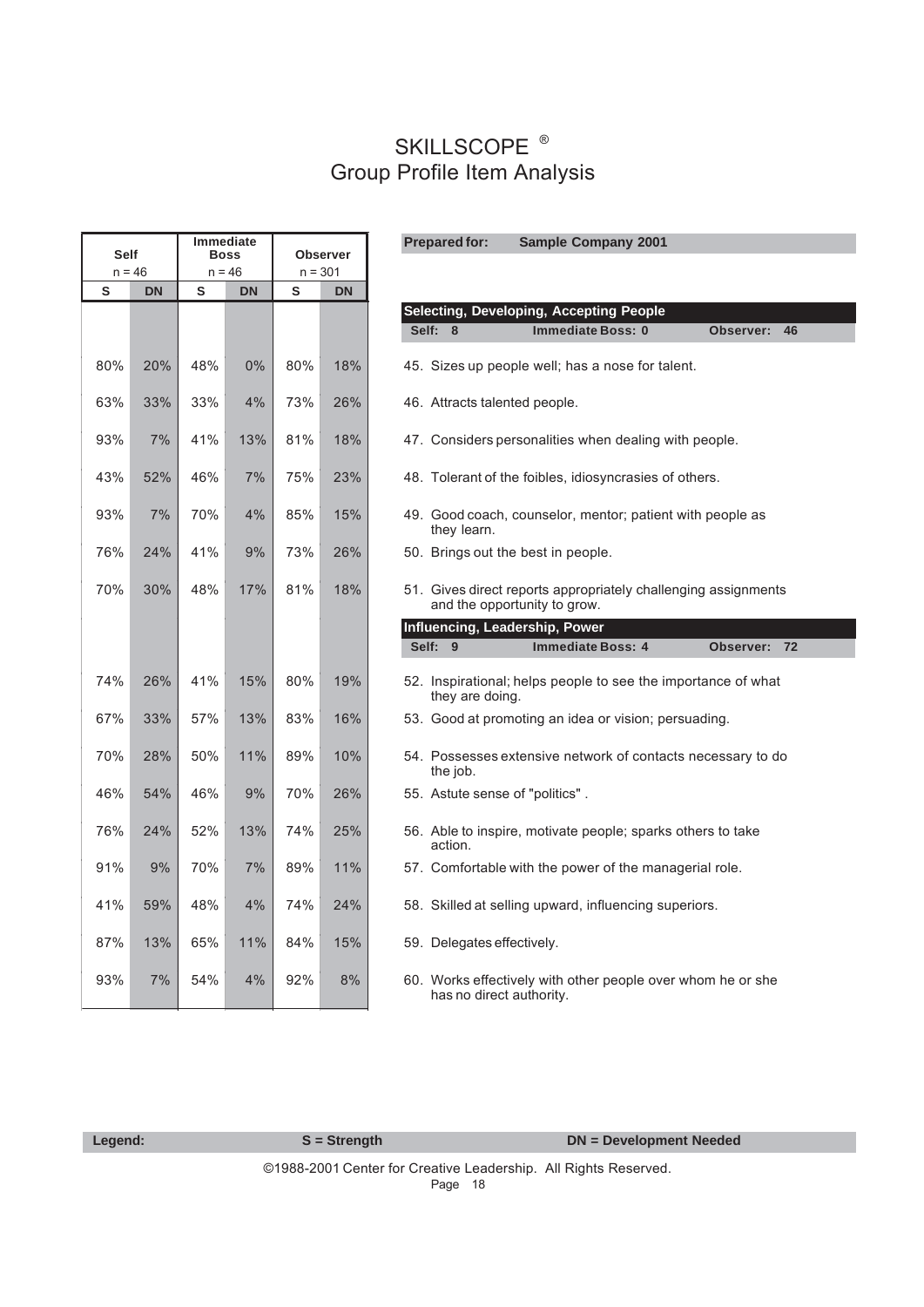**Prepared for:**

| <b>Self</b><br>$n = 46$ |           | <b>Immediate</b><br><b>Boss</b><br>$n = 46$ |           | <b>Observer</b><br>$n = 301$ |     |  |  |
|-------------------------|-----------|---------------------------------------------|-----------|------------------------------|-----|--|--|
| S                       | <b>DN</b> | S                                           | <b>DN</b> | S<br><b>DN</b>               |     |  |  |
|                         |           |                                             |           |                              |     |  |  |
| 87%                     | 13%       | 78%                                         | 4%        | 90%                          | 10% |  |  |
| 89%                     | 11%       | 50%                                         | 0%        | 77%                          | 22% |  |  |
| 67%                     | 33%       | 74%                                         | 11%       | 74%                          | 26% |  |  |
| 80%                     | 20%       | 46%                                         | 4%        | 86%                          | 13% |  |  |
| 91%                     | 9%        | 59%                                         | 7%        | 89%                          | 11% |  |  |
| 89%                     | 11%       | 41%                                         | 7%        | 82%                          | 17% |  |  |
| 87%                     | 11%       | 43%                                         | 4%        | 81%                          | 17% |  |  |
| 72%                     | 28%       | 43%                                         | 2%        | 85%                          | 13% |  |  |
| 100%                    | 0%        | 74%                                         | 2%        | 89%                          | 11% |  |  |
|                         |           |                                             |           |                              |     |  |  |
| 59%                     | 39%       | 46%                                         | 13%       | 77%                          | 21% |  |  |
| 80%                     | 17%       | 70%                                         | 2%        | 87%                          | 11% |  |  |
| 70%                     | 26%       | 39%                                         | 9%        | 84%                          | 14% |  |  |
| 87%                     | 13%       | 57%                                         | 2%        | 87%                          | 12% |  |  |
| 33%                     | 67%       | 35%                                         | 11%       | 68%                          | 26% |  |  |
| 33%                     | 67%       | 9%                                          | 30%       | 69%                          | 24% |  |  |

**Openness to Influence; Flexibility Self: 2** Immediate Boss: 3 Observer: 57 61. Listens well. 62. Takes ideas different from own seriously, and from time to time changes mind. 63. Accepts criticism well; easy to give feedback on his/her performance. 64. Participative manager; shares responsibility and influence with direct reports. 65. Collaborates well with others. 66. Flexible; good at varying his or her approach with the situation. 67. Thinks in terms of trade-offs; doesn't assume a single best way. 68. Creates good give-and-take with others in conversations, meetings. 100% 0% 74% 2% 89% 11% 69. Doesn't let power or status go to his/her head. **Knowledge of Job, Business** Self: 18 **Immediate Boss: 6 0bserver: 152** 70. Shows mastery of job content; excels at his or her function or professional specialty. 71. A good general manager. 72. Effective in a job with a big scope. 73. In a new assignment, picks up knowledge and expertise easily; a quick study. 74. At home with graphs, charts, statistics, budgets. 75. Understands cash flows, financial reports, corporate annual reports.

**Sample Company 2001**

| I O | lend | 4. L |
|-----|------|------|
|     |      |      |

**S** = Strength DN = Development Needed

Page 19 ©1988-2001 Center for Creative Leadership. All Rights Reserved.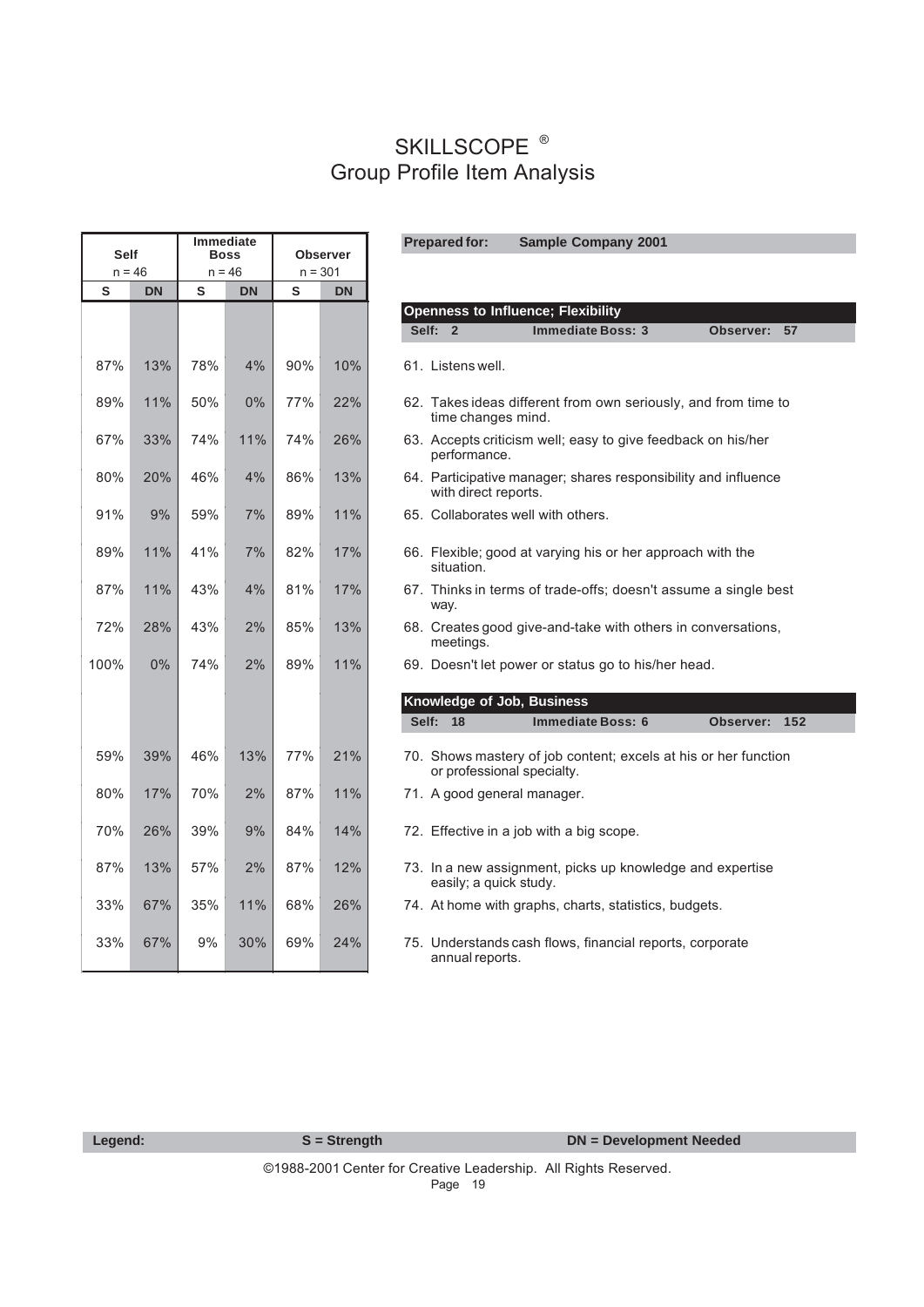| <b>Self</b><br>$n = 46$ |           | <b>Boss</b><br>$n = 46$ | <b>Immediate</b> | $n = 301$ | <b>Observer</b> |
|-------------------------|-----------|-------------------------|------------------|-----------|-----------------|
| S                       | <b>DN</b> | ${\sf S}$               | <b>DN</b>        | S         | <b>DN</b>       |
|                         |           |                         |                  |           |                 |
| 74%                     | 26%       | 57%                     | 11%              | 77%       | 19%             |
| 83%                     | 17%       | 59%                     | 13%              | 83%       | 16%             |
| 76%                     | 24%       | 48%                     | 9%               | 79%       | 18%             |
| 80%                     | 20%       | 65%                     | 7%               | 88%       | 10%             |
|                         |           |                         |                  |           |                 |
| 85%                     | 15%       | 54%                     | 13%              | 84%       | 15%             |
| 70%                     | 30%       | 39%                     | 22%              | 79%       | 19%             |
| 70%                     | 28%       | 39%                     | 7%               | 83%       | 15%             |
| 37%                     | 61%       | 39%                     | 4%               | 77%       | 20%             |
|                         |           |                         |                  |           |                 |
|                         |           |                         |                  |           |                 |
| 76%                     | 22%       | 63%                     | 9%               | 85%       | 14%             |
| 80%                     | 17%       | 52%                     | 0%               | 90%       | 9%              |
| 87%                     | 13%       | 46%                     | 2%               | 78%       | 20%             |
| 87%                     | 13%       | 52%                     | 0%               | 92%       | 7%              |
| 96%                     | 4%        | 54%                     | $0\%$            | 87%       | 11%             |
| 98%                     | 2%        | 83%                     | 0%               | 93%       | 6%              |
| 96%                     | 2%        | 54%                     | 0%               | 90%       | 8%              |
| 91%                     | 9%        | 48%                     | 4%               | 92%       | 6%              |

| Legend: | $S =$ Strength | <b>DN</b> = Development Needed |  |  |
|---------|----------------|--------------------------------|--|--|
|         |                |                                |  |  |

Page 20 ©1988-2001 Center for Creative Leadership. All Rights Reserved.